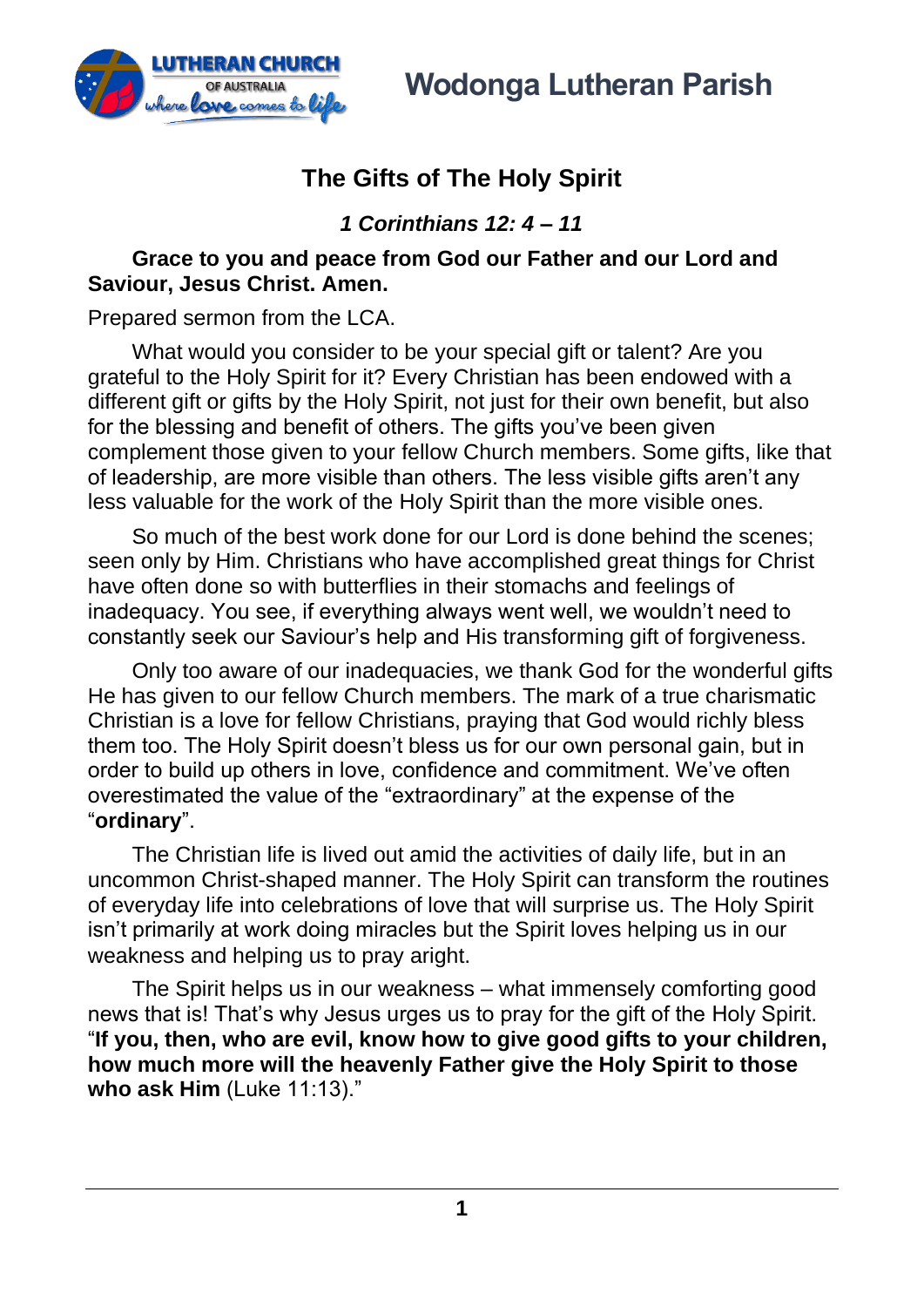In the Christian community at Corinth, St. Paul sought to correct an overemphasis on a few spectacular gifts of the Spirit like speaking in tongues. They had too narrow a view of the Spirit's gifts. Speaking in tongues is no more spiritual than the gift of wise administration. Some of the Spirit's gifts surface only when the need arises.

Unspectacular gifts like encouragement, discernment, service, helping others, showing mercy, practising hospitality and praying for others are more valuable for the life and growth of a Christian community than spectacular gifts. As St. Paul points out in the next chapter in 1 Corinthians, that beautiful chapter on love, spectacular gifts are of no value without the greatest gift of the Holy Spirit, the gift of love.

St. Paul doesn't want us to be gullible. Not everything that claims to be from the Spirit is from Him. Every gift we employ is to bring glory to God rather than to us. We read in 1 Peter 4:11a, "**Whoever speaks must do so as one speaking with the very words of God; whoever serves must do so with the strength that God supplies, so that God may be glorified in all things through Jesus Christ.**" Everything the Spirit does is for the common good of the whole Church rather than for the benefit of any one individual only.

The first gift mentioned in our text is that of wisdom. Wisdom is thoughtful application of knowledge and insight. Wisdom involves speaking the truth in love. "**The wisdom from above is first pure, then peaceable, gentle, willing to yield, full of mercy and good fruits, without a trace of partiality or hypocrisy** (James 3:17)."

The next gift - that of knowledge, involves more than head knowledge. It involves knowing Jesus more and more personally and intimately, and experiencing Him with us in all the joys and sorrows of daily life. The Spirit's gift of knowledge centres on Christ, in whom are hid all the treasures of knowledge and wisdom. The outcome of this knowledge involves making contributions to those in need and responding to them with words of kindness, care and concern.

Regarding the gift of healing that is given to some Christians - this gift doesn't give the ability to heal everyone who comes for healing. St. Paul didn't heal everyone or even his close friend and colleague, Timothy. Nor was St. Paul healed of his "**thorn in the flesh**". God lets some weaknesses remain in us so we never cease to depend on Him for help. We're all of equal worth with each other in our weaknesses!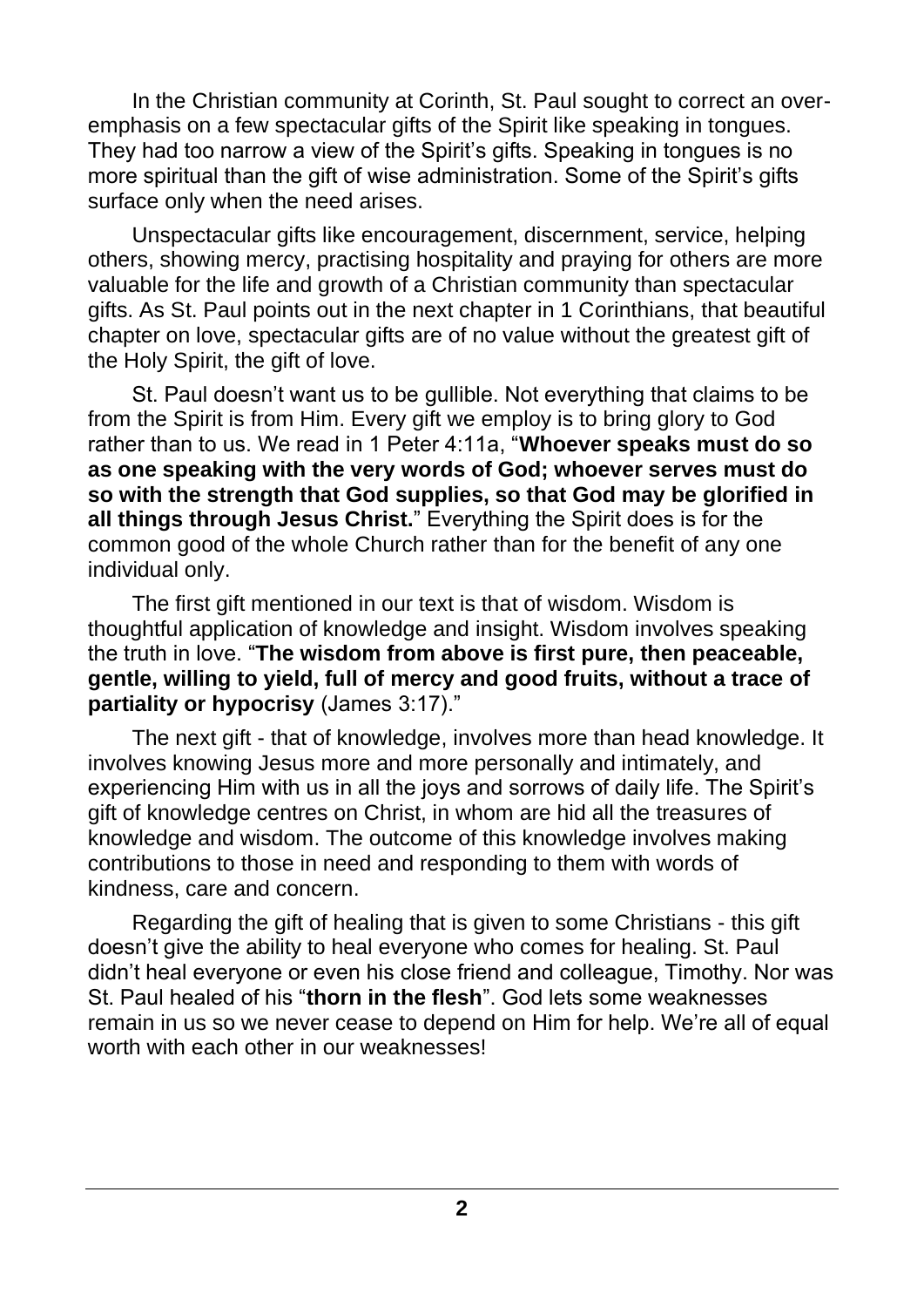St. Paul rates the gift of Christian communication or prophecy especially highly. He tells us that "**those who prophesy speak to other people for their upbuilding, encouragement and consolation** (1 Corinthians 14:3)." He rates the practice of encouraging and consoling others far above speaking in tongues. To prophesy in the New Testament involves telling others what Christ has done. To speak of the blessings and benefits He's brought us, to Christians in need of comfort and encouragement. The New Testament calls David a prophet because of the solace and comfort his psalms offer us. Where would we be without the comfort Psalms 23 and 46 give us?

We are prophesying, according to the New Testament, when we apply verses from God's word to someone who is in need of the help contained in these verses of Scripture. We offer them comfort from God's word in order to strengthen and fortify their faith. We offer Christ Himself in that very word to them.

Prophecy in the New Testament deals more with the present than with the future. Prophecy in the New Testament is Christ-centred. It focuses on the immense difference for good Jesus Christ can make in our lives now, as the Holy Spirit keeps our focus on Him as our only Lord and Saviour. "**No one can say 'Jesus is Lord' except by the Holy Spirit** (1 Corinthians 12:3)."As Lord, Jesus is our Benefactor to whom we give our total and complete allegiance. "**All the prophets testify about Jesus that everyone who believes in Him receives forgiveness of sins through His name** (Acts 10:43)." Prophesy has to do with what Jesus is saying through His word to the Church today.

God's word and His Holy Spirit are inseparable. Through the sacred Scriptures, the Holy Spirit seeks to set us on fire with love for our Lord and for one another. For love is the greatest gift the Holy Spirit gives us. "**If I speak in the tongues of mortals and of angels, but do not have love, I am a noisy gong or a clanging cymbal … Now faith, hope and love remain, these three; and the greatest of these is love** (1 Corinthians 13:1, 13)." Love is the greatest gift because through faith, love unites us to our Lord, and through His love we are enabled to love others forever.

From the letters to the seven churches in the Book of Revelation, we see the Holy Spirit doesn't give up on lukewarm churches, but pleads with them to regain their first love for our Lord. Some of the most moving words in the New Testament are addressed to the lukewarm church in Laodicea (and to all our churches today). We need to pray often, "**Come, O Holy Spirit, revive your Church beginning with me.**" Next we will ask the Holy Spirit to immeasurably bless the gifts He has given both to us and the fellow members of our congregations to bless these gifts in new and exciting ways.